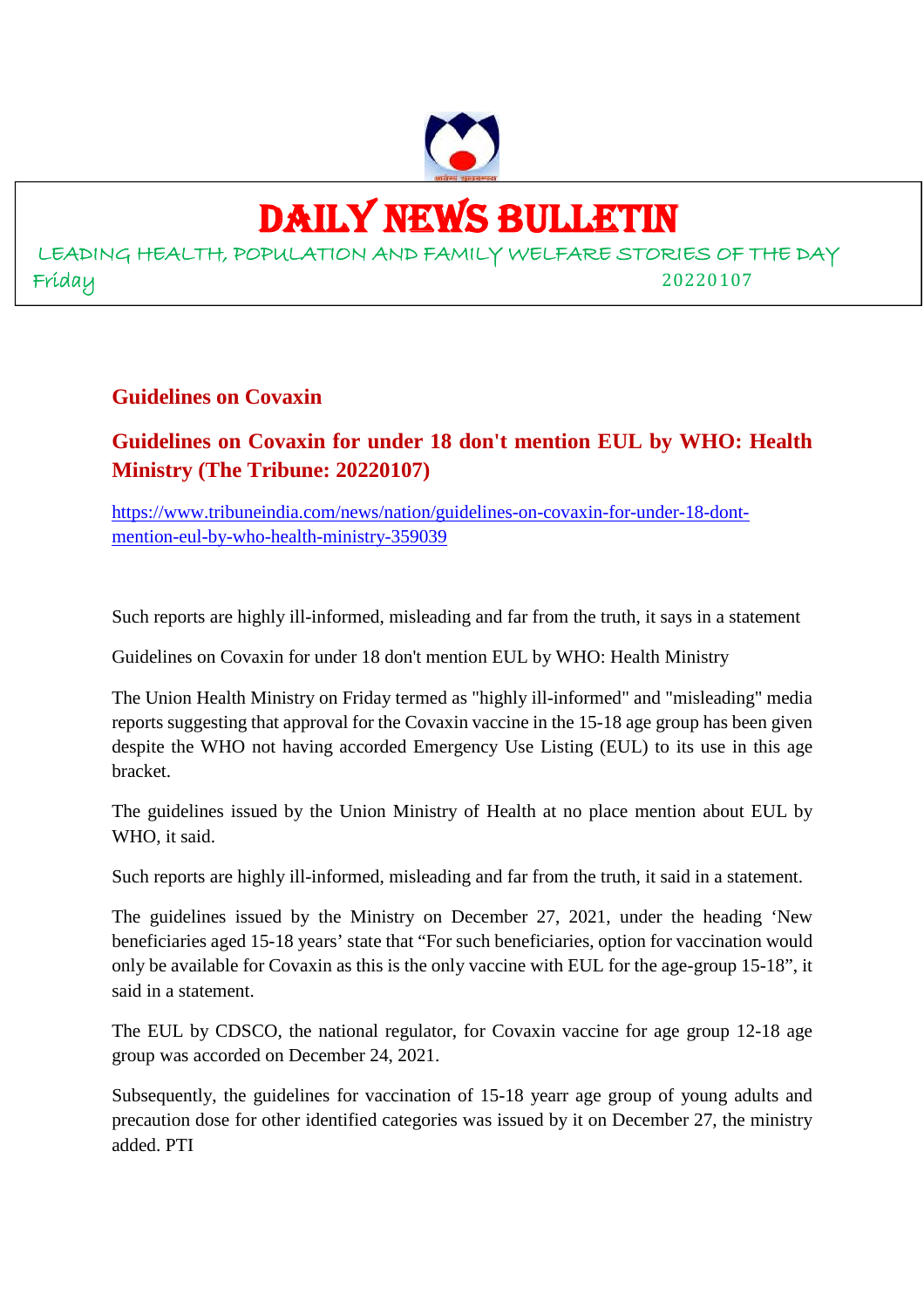#### **Milder omicron**

# **Milder omicron an 'evolutionary mistake'; next variant could be more virulent: warns Indian-origin UK expert (The Tribune: 20220107)**

https://www.tribuneindia.com/news/nation/milder-omicron-an-evolutionary-mistake-nextvariant-could-be-more-virulent-warns-indian-origin-uk-expert-359032

"There is this assumption that viruses become more benign over time but that's not what's happening here because those are long-term evolutionary trends," Prof. Gupta said

Milder omicron an 'evolutionary mistake'; next variant could be more virulent: warns Indianorigin UK expert

The reduced severity of Omicron is good news for now, but it is the result of an "evolutionary mistake" as COVID-19 is transmitting very efficiently and there is no reason for it to become milder, indicating that the next variant could be more virulent, a leading Indian-origin scientist from the University of Cambridge has warned.

Ravindra Gupta, Professor of Clinical Microbiology at the Cambridge Institute for Therapeutic Immunology and Infectious Diseases (CITIID), led a recent study on the Omicron variant and was among the first globally to describe the modified fusion mechanism of cells at play which might make Omicron more visible to the body's immune defences.

While the study showed that the new variant, dominant in the UK and now sweeping parts of India, is infecting the cells found in the lungs less, the virus itself is not intending to become milder.

"There is this assumption that viruses become more benign over time but that's not what's happening here because those are long-term evolutionary trends," Prof. Gupta told PTI in an interview on Thursday.

"SARS-CoV-2 (COVID-19) does not have that issue because it is transmitting very efficiently so it doesn't have any reason to become milder, especially in the era of vaccination with plenty of susceptible hosts. So that's why I think it's an evolutionary mistake. It's not something intentional that the virus is trying to do to change its biology," he explained.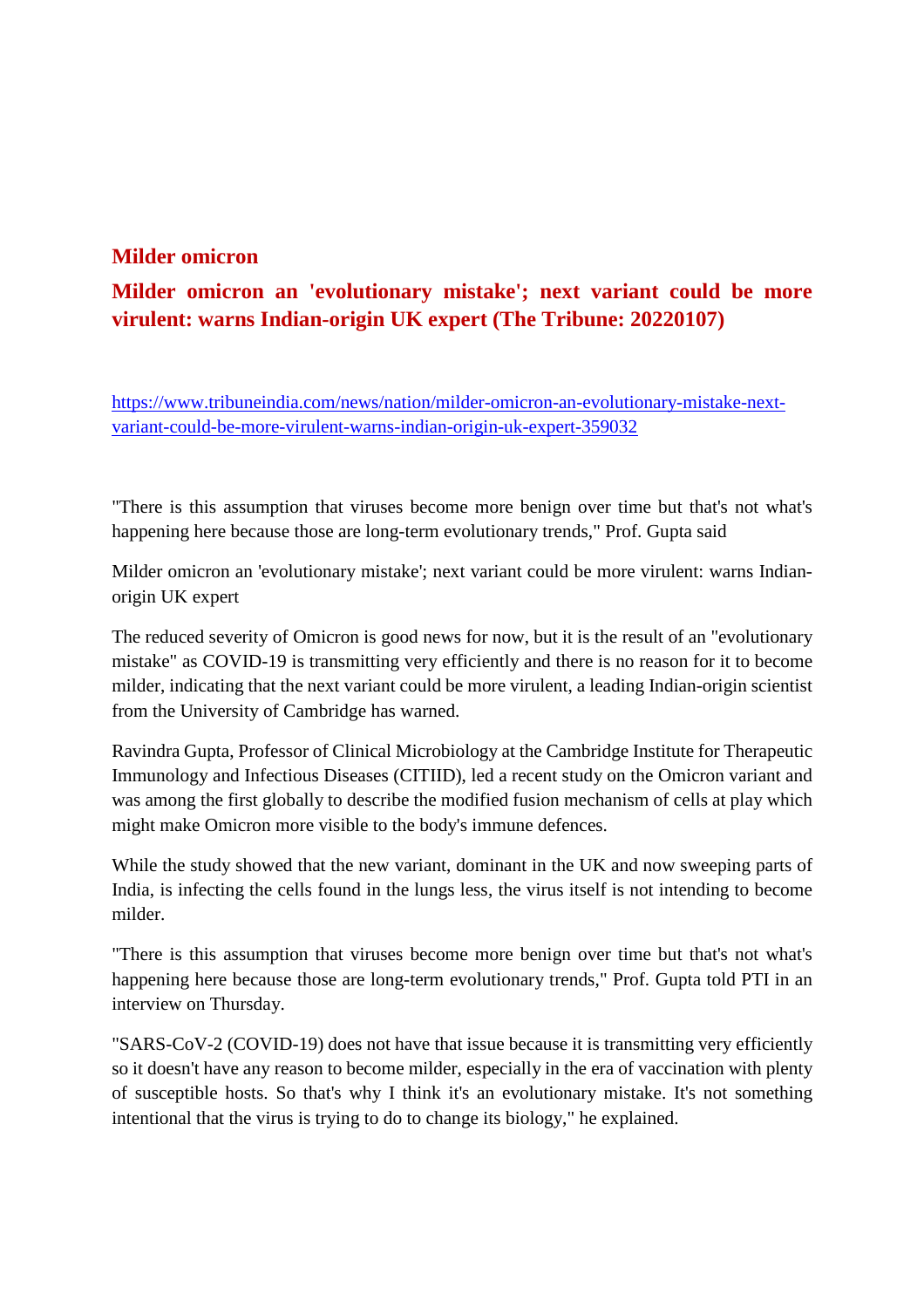"This finding of reduced severity with Omicron is obviously good news for now but the next variant that comes, and there will be one, will not necessarily have these characteristics and could go back to the severity that we've seen before.

"And, in fact I think it probably will… Therefore, blocking infection is a potentially desirable thing to do rather than what I've heard, which is people seeing this as a natural vaccine. That is an understandable but dangerous thing to do because we don't understand the complete implications of different variants on our health," he said.

According to the UK-born scientist with familial roots in Uttar Pradesh, who advises the UK government's Scientific Advisory Group for Emergencies (SAGE) and New and Emerging Respiratory Virus Threats Advisory Group (NERVTAG), keeping up the vaccination drive is important because that remains "our first line of defence" against the virus.

"Whilst we have a situation of a milder variant, we should use that as a chance to increase vaccination coverage," he said.

Asked how he sees the Omicron wave impacting India, Prof. Gupta said it was important to learn from other countries' experiences and take pre-emptive action. Also, the types of vaccines used, with fewer RNA vaccines compared to the US and Europe, and genetic differences could play a role in India's experience of the Omicron wave.

Gupta said: "In India, there were a lot of Delta infections so there's some immunity there. The vaccines have been rolled out very nicely. We know that Omicron is able to escape from vaccines and third dose boosting is essential.

"It's not clear in India, where mainly people have had two doses plus an infection, whether this will be adequate. There will be certain people who are vulnerable who get sick and do need ventilation, specially the unvaccinated.

"That's why caution is needed and focus on infection transmission interruption and vaccination are so important." According to Gupta's study into Omicron, there seems to be a difference between its impact on the deep tissues in the lung and the upper airways or bronchus. This is down to the presence of a particular protein or enzyme which is sitting on the surface of the cells in the lung called TMPRSS2, which prevents the virus from completing an efficient infection.

"So, two pathways are available to the virus and Omicron prefers one pathway rather than the other and because of that choice, that pathway is more dominant in the upper airways where implications for oxygenation and lung function are milder compared to if things are going on deep into your lungs," he explains.

As the Omicron variant does not engage the TMPRSS2 very efficiently, its ability to cause large fused cells is impaired. This fusion mechanism of making larger cells is a way that the virus can help itself avoid neutralising antibodies and by not being able to fuse, Omicron might make itself more visible to the immune system.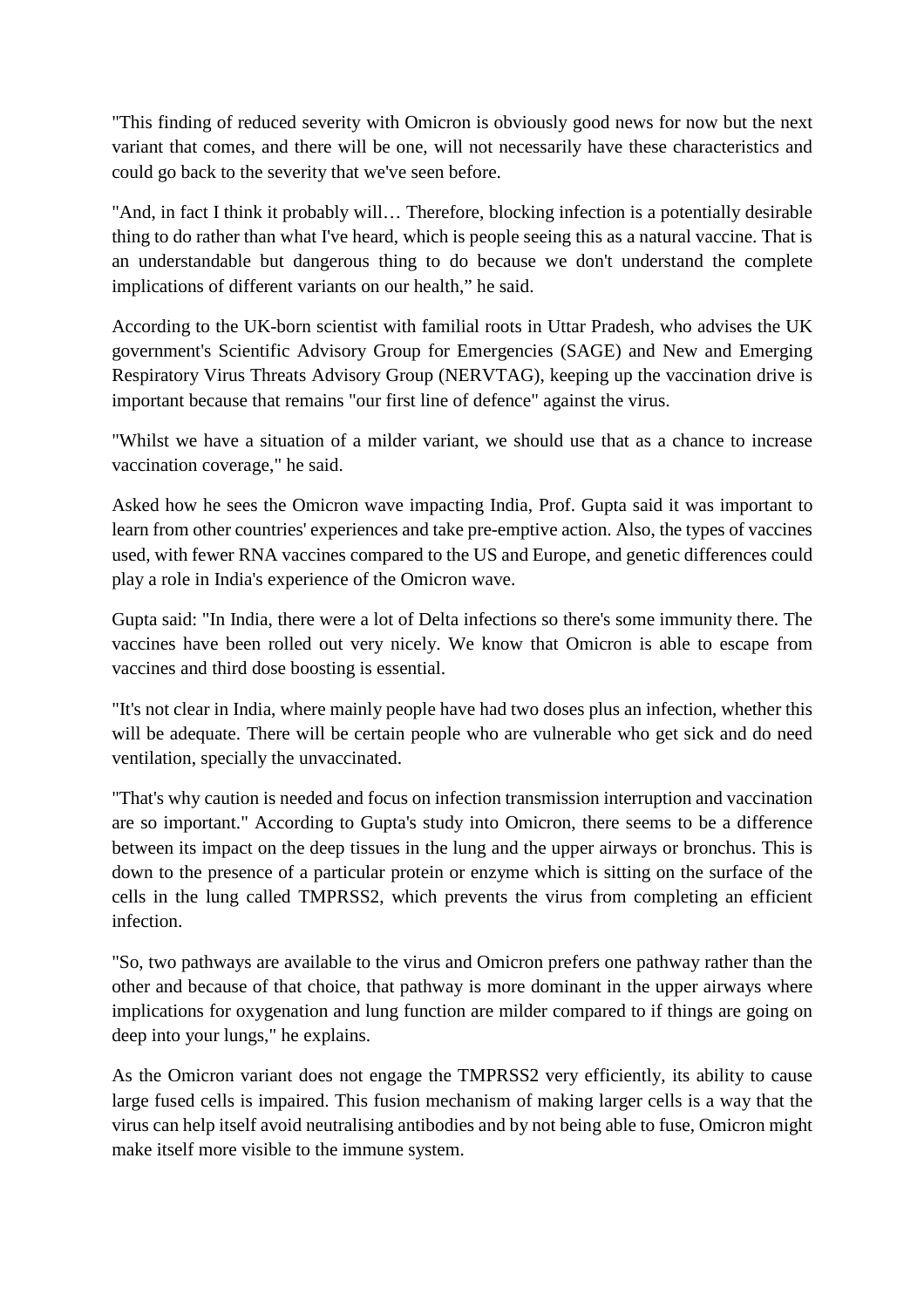"It's a bit unclear. But it's very real and it's very related to what we call a tropism (behavioural) switch. The big question is why the virus is unable to use TMPRSS2. We are still trying to understand this… for some reason, Omicron's spike is less well processed or cleaved," said Gupta.

The virus needs to be cleaved, or cut in two, in order for it to perform its functions optimally and Omicron seems to have lost some aspect of its function.

"But if it's replicating in the upper airways, passing very efficiently, it fulfills the goal of transmission much more effectively than if it were infecting deep tissues, which is probably an evolutionary mistake for the virus," added Gupta.

As a result, his team's focus now is on further studying why this evolutionary mistake occurred and to understand the biology of the virus better to help with more effective and efficient future courses of drugs and vaccines. According to the COVID-19 Weekly Epidemiological Update, released by the global health agency on Thursday, a record 9.5 million new COVID-19 cases were reported around the world during the week December 27-January 2.

The update said that during the week December 27, 2021 to January 2, 2022, following a gradual increase since October, the global number of new cases increased sharply by 71 per cent as compared to the previous week.

WHO Director-General Tedros Adhanom Ghebreyesus cautioned that while the Omicron variant appears to be less severe compared to Delta, especially in those vaccinated, it does not mean it should be categorised as 'mild'.

Just like previous variants; Omicron is hospitalising people and it is killing people, he said in Geneva at a press briefing.

"In fact, the tsunami of cases is so huge and quick, that it is overwhelming health systems around the world," Tedros said.

Hospitals are becoming overcrowded and understaffed, which further results in preventable deaths from not only COVID-19 but other diseases and injuries where patients cannot receive timely care, he said.

Since the Coronavirus was first reported in central China's Wuhan city, the deadly disease has infected over 300,173,00 people globally and caused more than 5,472,000 deaths. PTI

## **New Cases (The Asian Age:20220107)**

http://onlineepaper.asianage.com/articledetailpage.aspx?id=16083826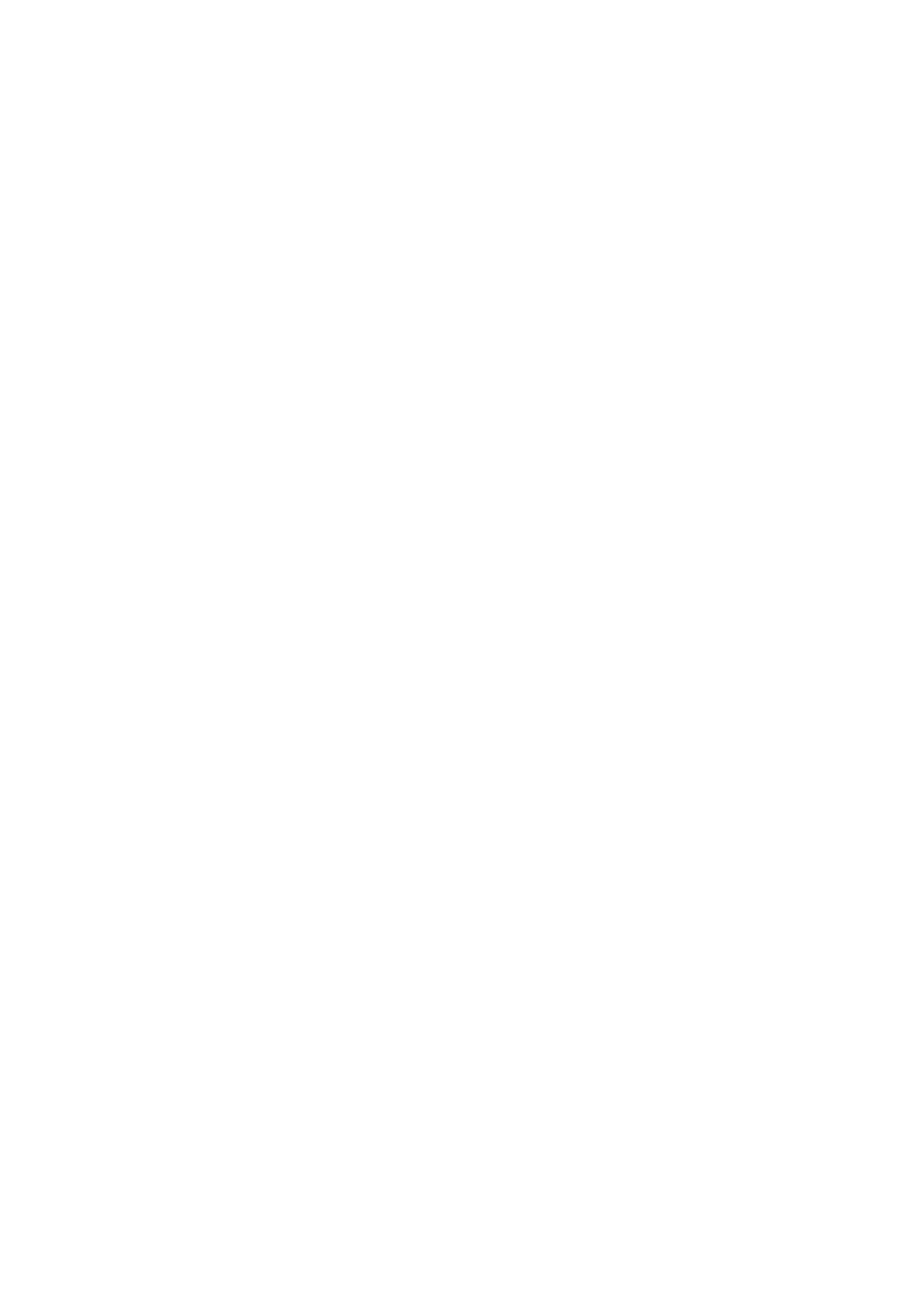

Indian Navy personnel during rehearsals for the Republic Day parade on a cold winter morning in New Delhi on Thursday. It is feared that if Covid-19 infections, including of its Omicron variant, continue to explode in Delhi and across the country, the Republic Day celebrations may have to be scaled back this year.

Delhi surge continues Vibrant Gujarat Summit off

# 56% jump: Covid cases rise to 90K; fall in tests worries govt

#### **SANJAY KAW** NEW DELHI, JAN. 6

India registered a jump of about 56 per cent in Covid-19 cases in the last 24 hours. With 90,928 new coronavirus infections,<br>the highest in over 200 days, the country's active caseload has gone up by 33 per cent. The Omicron tally in the country<br>reached 2,715, with with Maharashtra topping the count at 876, followed by Delhi, with 465, and Rajasthan at 236.

Delhi reported 15,097 fresh Covid-19 cases, the highest single-day rise<br>since May 8, and six deaths, while the positivity rate jumped to 15.34 per cent. The number of new cases in the city is 41 per cent more than the previday's figure. ous Maharashtra also reported a huge surge of 36,265 Covid-19 cases, including<br>79 Omicron infections,<br>and 13 deaths. Of the Covid-19 cases. 20.181 infections and four deaths were in Mumbai.

In Punjab, a total of 125 passengers on a Milan-

IN PUNJAB, a total of 125 passengers on a Milan-Amritsar charter flight were found to be Covid-19 positive when tested on arrival

positive when tested on<br>arrival. Airport director V.K. Seth said there were 179 passengers on the charter flight that landed at Amritsar airport at about 11.30 am. Since<br>Italy is an "at risk" country, all eligible passengers (160) were tested for Covid-19 and 125 were found to be positive. Out of 179 passengers, 19 were children or infants so they were exempt from<br>on-arrival RT-PCR testing. The Milan-Amritsar flight was operated by Portuguese company Euro Atlantic Airways.

Given the massive spike in Covid-19 cases, the Gujarat government has<br>decided to postpone the 10th edition of the Vibrant Gujarat Summit, that was to be inaugurated by Prime Minister Modi Narendra on January 10, The three-day

# **EC** briefed by health secy on **Covid, dates** for polls soon

**AGE CORRESPONDENT** NEW DELHI, JAN. 6

Union health secretary Rajesh Bhushan on Thursday briefed the Election Commission on the latest Covid-19 and Omicron<br>variant situation in the five states headed for Assembly polls. The election dates in these states expected to be are announced soon, with restrictions on crowds at rallies and vaccination<br>drives in full swing.

UP, Punjab, Uttarakhand, Goa and Manipur are due to hold Assembly polls in February and March.

The EC is holding regular meetings with the hea-Ith ministry to get the exact picture of the Covid-19 pandemic's third wave and the possible period of the "peak"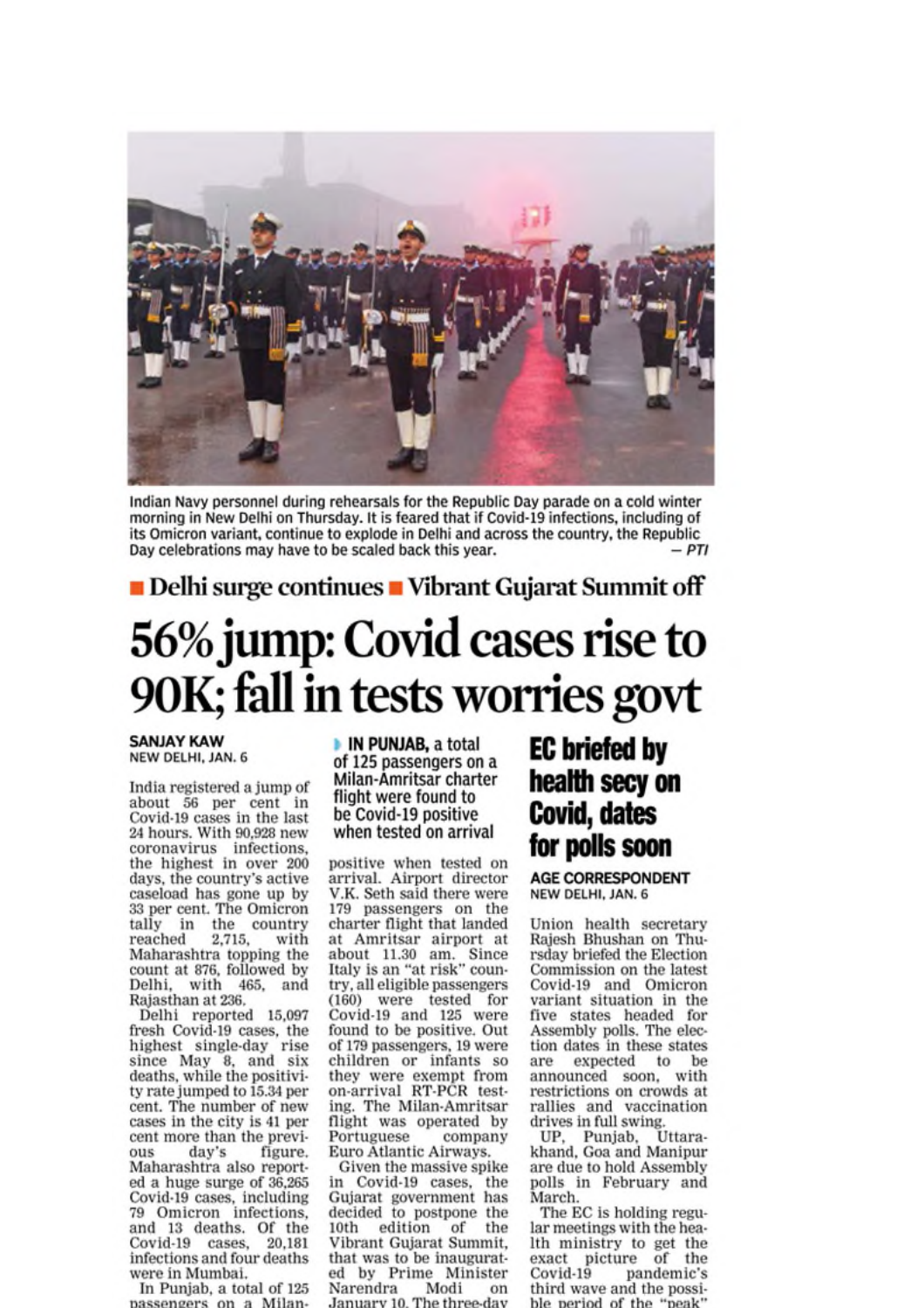#### **Coronavirus Surge (The Asian Age: 20220107)**

http://onlineepaper.asianage.com/articledetailpage.aspx?id=16083842

# Delhi witnesses massive coronavirus surge

15.097 new cases, 6 deaths in 24 hours, positivity rate at 15.34% AGE CORRESPONDENT<br>with agency inputs<br>NEW DELHI, JAN, 6

ectation *FIFRE* is the high-<br>est since May 8, 2021<br>when 17,354 cases were<br>reported with a positivi-<br>ty rate of 23.34 per cent.<br>As many as 332 deaths<br>were also recorded on<br>that day.

WEW agency inputs<br>section the particle May 8, 2021<br>when  $13,364$  cases were<br>the massive surreguoint proof of which a positive<br>Thursday recorded 15,067 ty rate of 23.34 per cent.<br>The result covid cases the high- As many as

Wirver The death toll due to the<br>coronavirus infection in<br>coronavirus infection in<br>Delhi has now risen to<br>Delhi has now risen to<br>the number of cumulation<br>at 14.32 lakh patients have<br>toored from the infection<br>too.



Covid infected patient wait outside a ward at the Commonwealth games village<br>sports complex, temporarily converted into Covid-19 care center, in New Delhi on<br>Thursday,

# HC asks govt about status of Omicron in city

New Delhi, Jan. 6: The **1,116 OUT of 12,104 OXYGEN**<br>
Delhi, Jan. 6: The **1,116 OUT of 12,104 OXYGEN**<br>
Thursday asked the city<br>
Thursday asked the city<br>
of the position of Covid **bects in hospitals occupied**<br>
of the posi

stational and solution in the particle between the particle and the media said.<br>
Said, and said the media of the particle oxygen or ventila occupancy is more due to Mehra, representing the tor support. Lok Nayak people wh

**EVERTIFY THE TERM CONTROL CONTROL** TO THE THE CONDUCT ON THE GALACTION (THE AGAIN ON THE GALACTION CONDUCTS THAT THE AGAINST STATE THIS WITHIN WELL THAT THE WAY THE WAY THE WAY THE MANUSCRY THAT THE MANUSCRY THAT THE MAN

**Govt extends application deadline** 

**FOR TRUITSETY 21 CONTESTANTS IN SCRIBED AGE CORRESPONDENT**<br>
AGE CORRESPONDENT in nursery and entry level of Delhi government has for further two weeks," Mr detailed the application Stock in private notified the dentission

Kin of Covid-19 victims to soon get additional aide of ₹50,000

AGE CORRESPONDENT

Families that have lost to Covid in the<br>noise of the control ones to Covid in the time external assistance of 750,000 from<br>the behin will get a one-<br>trance of 750,000 from the Delhin Miliam (DDRF), in addition to the fina

for nursery admissions in schools

# **CHATIFY SET AND ACTES AND MONETAINMONE TOWARD THEORY AND MONET AND SURFACT 10,900 and there were toold as on January 3.** The then said the period for the main of the main data are described in the state and the state are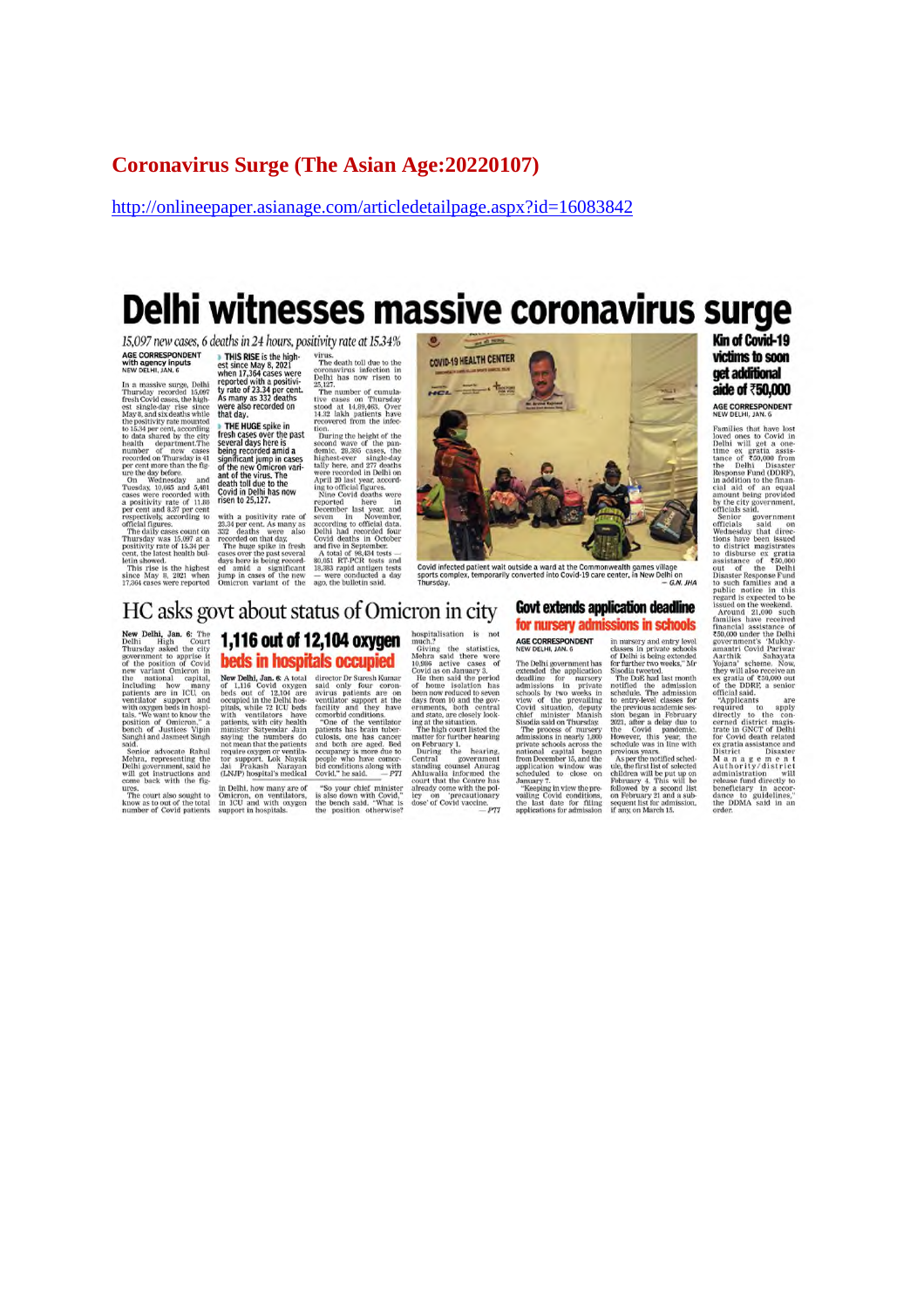#### **Covid -19 (The Asian Age:20220107)**

http://onlineepaper.asianage.com/articledetailpage.aspx?id=16083875

# Covid-19 cases rise to 90K; drop in testing worries govt

**Contract Contract** 

 $\sim$ 

**Contract Contract Contract** 

**CONCORRECT CONSUMPLE CONSUMPLE CONTROLLY CONTROLLY AND Solution** and the sixture in the sixture in the sixture in the main main main main and delegations territory to ramp up test-<br>throm many partner ing to ensure infecte

**AA1** 

 $-1-$ 

CONTRETT SERVICE TRIST WORK THEST WORK IN THIS SURVEY THE REVIRE IS the nearest of every with lowels in the community was detertoration of the Covid-<br>
in the community was detertoration of the Covid-<br>
And Tising Covid-19 p

**BACALL** 

#### **Covid (The Asian Age:20220107)**

http://onlineepaper.asianage.com/articledetailpage.aspx?id=16083892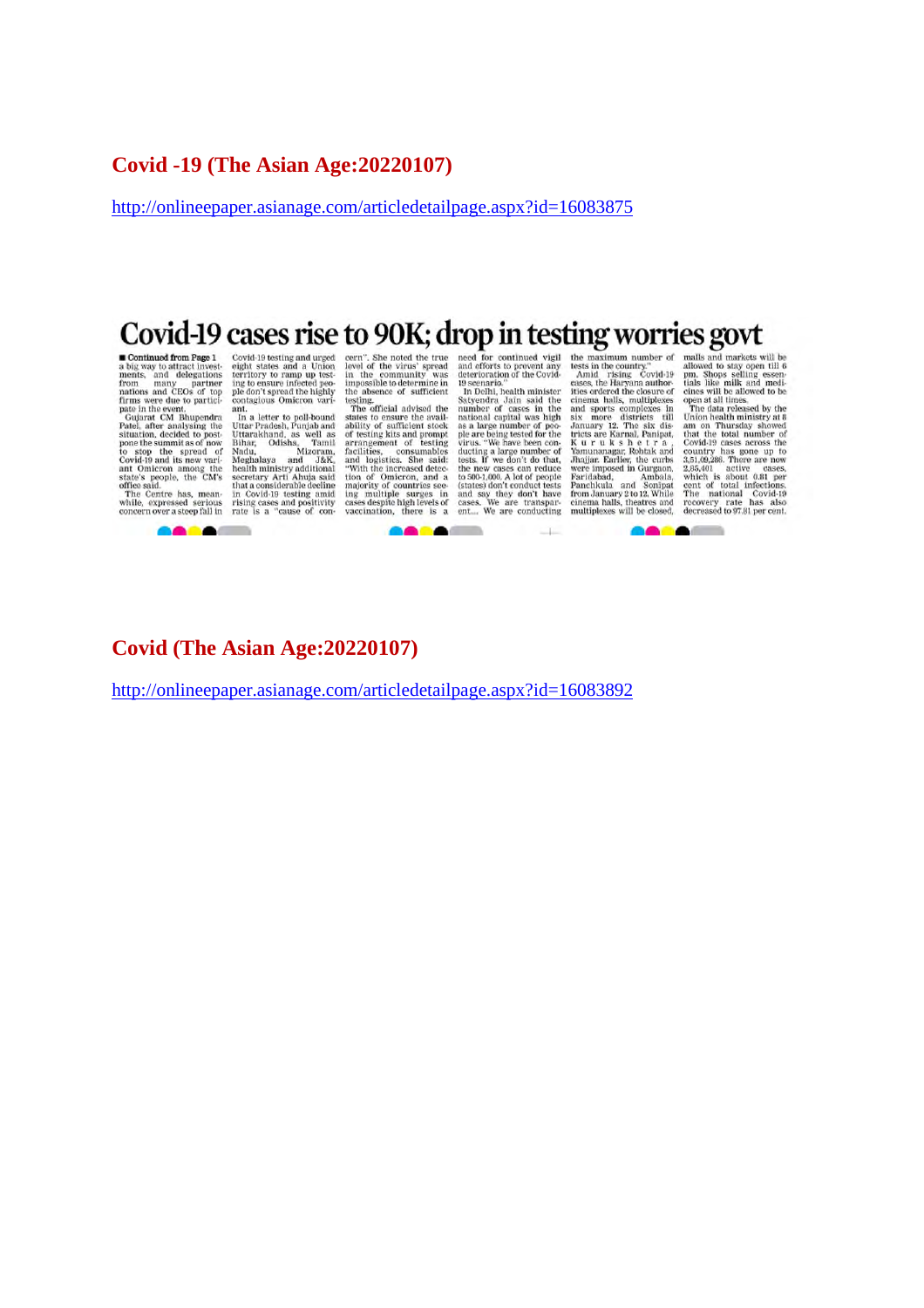# Covid no Djoke, after all

The extraordinary story of the world's top ranked tennis player sequestered in a hotel notorious for serving maggot-infested food to travellers in quarantine and facing deportation from Australia has not ended yet. Within minutes of landing after a 14-hour flight from Dubai, Novak Djokovic's dream of a world record 21st Grand Slam lay in tatters even as he was being held in an immigration room with armed guards on duty at the door, all because he had not applied for the right visa.

In such dramatic circumstances in which a player is forbidden to enter a tournament he is eligible to participate in, public sympathy would have been overwhelmingly in a sportsman's favour. But one of the world's greatest players is not the most likeable personality and one who suffers gravely in comparison to his equally great contemporaries - Roger Federer and Rafael Nadal. Great champions have been known to possess tunnel vision and the Serbian is no exception and is seen as a self-centred professional.

The Australians, including Prime Minister Scott Morrison, believe they have brought a tall poppy down. They have felled a giant even before he could hit a tennis ball in anger at the Australian Open. The Covid-weary public are applauding because they had made all those sacrifices in their lives just to keep a virus at bay, bending to every diktat, rule and regulation. The fundamental grounds on which there is so much anti-Djokovic feeling is he is an anti-vaxxer who is seeking an exemption to enter Australia on the grounds that he has suffered Covid, possibly in June 2020 when he defied restrictions to hold a tennis event in Serbia.

Vaccination is a personal choice but those who refuse it must be prepared to pay the price in terms of not being allowed to mix with the vaccinated in public places lest they endanger society. It was clear that Djokovic cannot be so privileged as to eat the cake and have it too, not even if he is an exalted all-time great wielder of the tennis racquet. The rules apply to everyone in these pandemic times and not even the sporting demigods are exempt. This is a humbling lesson for those who don't conform merely because to vax or not is their choice.

#### **Nutrition indicators in NFHS-5 data**

#### **Worrying trends in nutrition indicators in NFHS-5 data (Indian Express:20220107)**

https://indianexpress.com/article/opinion/columns/worrying-trends-nutrition-indicators-nfhs-5-data-7710473/

⬤ Veena S Rao writes: India's nutrition programmes must undergo a periodic review addressing gaps such as institutional delivery and adolescent anaemia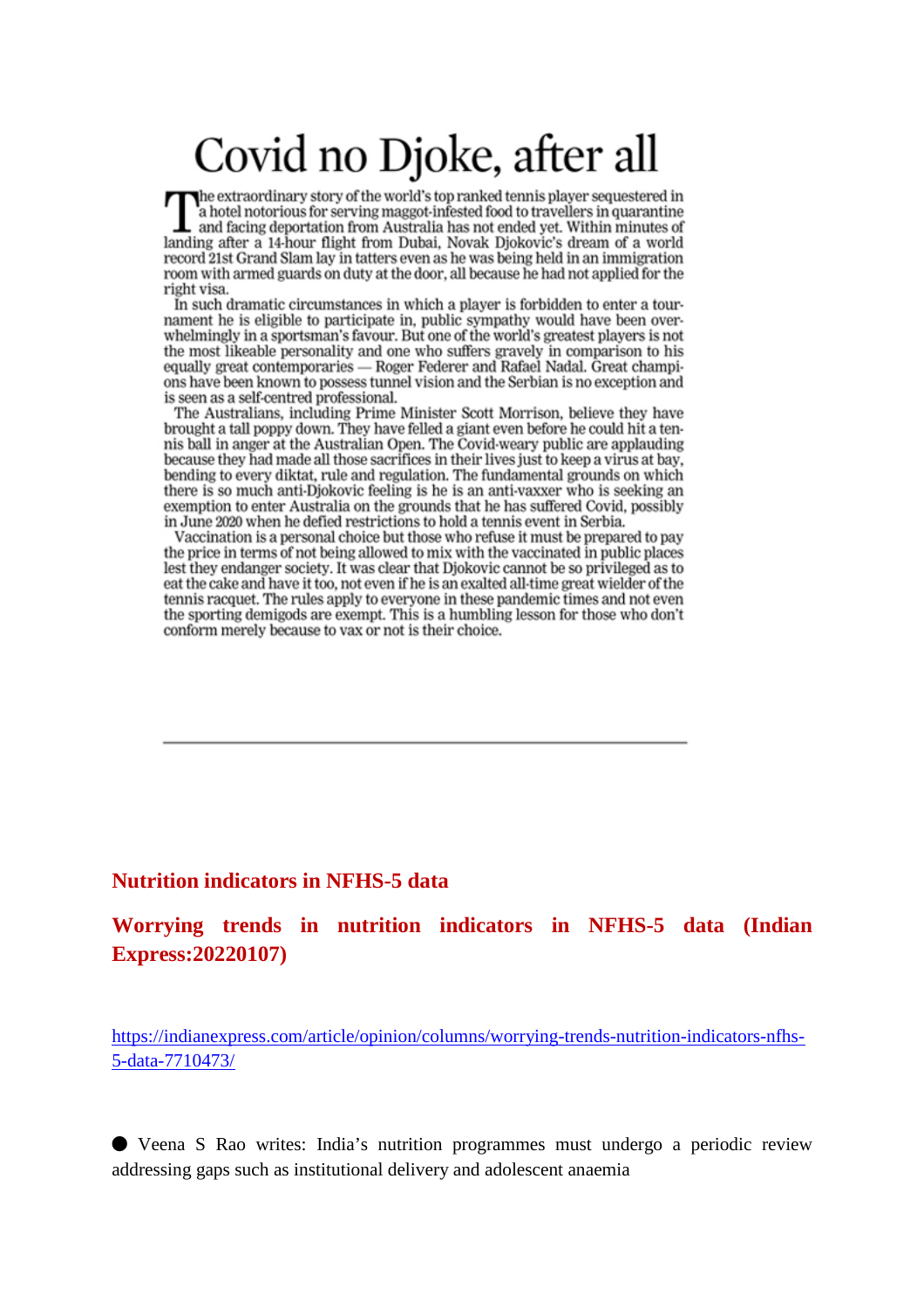The NFHS-5 factsheets for India and all states and Union territories are now out. At first glance, it appears to be a mixed bag — much to cheer about, but concern areas remain.

The good news is that there seems to be a change in our demographic trends, particularly in the sex ratio. For the first time since the NFHS 1992-93 survey, the sex ratio is slightly higher among the adult population. It is also for the first time in 15 years that the sex ratio at birth has reached 929 (it was 919 for 1,000 males in 2015-16).

The total fertility rate has also dropped from 2.2 per cent to a replacement rate of 2 per cent, albeit with not much change in the huge fertility divide between the high and low fertility states. It appears that states which were already experiencing a decline in fertility rates have continued to do so, without much change in the trends in the higher fertility states. This fertility divide can have several socio-economic and political repercussions in any society. One assumes that adequate attention will be given to this challenge at the policymaking and social levels after the detailed report is out. But, clearly, policies and programmes for the girl child and women's empowerment have produced positive results, and a direct correlation between higher female literacy, the improvement in the sex ratio, and the decrease in the total fertility rate can easily be drawn.

There has been an appreciable improvement in general literacy levels and in the percentage of women and men who have completed 10 years or more of schooling, which has reached 41 per cent and 50.2 per cent respectively. Of course, much remains to be done, especially because these figures imply that around half of our workforce still does not have the qualifications and skills to achieve upward mobility and escape the poverty trap.

The health sector deserves credit for achieving a significant improvement in the percentage of institutional births, antenatal care, and children's immunisation rates. There has also been a consistent drop in neonatal, infant and child mortality rates — a decrease of around 1 per cent per year for neonatal and infant mortality and a 1.6 per cent decrease per year for under five mortality rate.

Now turning to the areas of concern — nutrition or nutrition-related indicators. To begin with, India has become a country with more anaemic people since NFHS-4 (2015-16), with anaemia rates rising significantly across age groups, ranging from children below six years, adolescent girls and boys, pregnant women, and women between 15 to 49 years. Almost half our human capital lacks iron power.

The insidious, adverse effects of anaemia affect all age groups — lower physical and cognitive growth and alertness among children and adolescents, and lesser capacity to learn and play, directly impacting their future potential as productive citizens. Lower capacity to work and quick fatigue for adolescents and adults, translates into lower work output and lesser earnings. Further, anaemia among adolescent girls (59.1 per cent) advances to maternal anaemia and is a major cause of maternal and infant mortality and general morbidity and ill health in a community.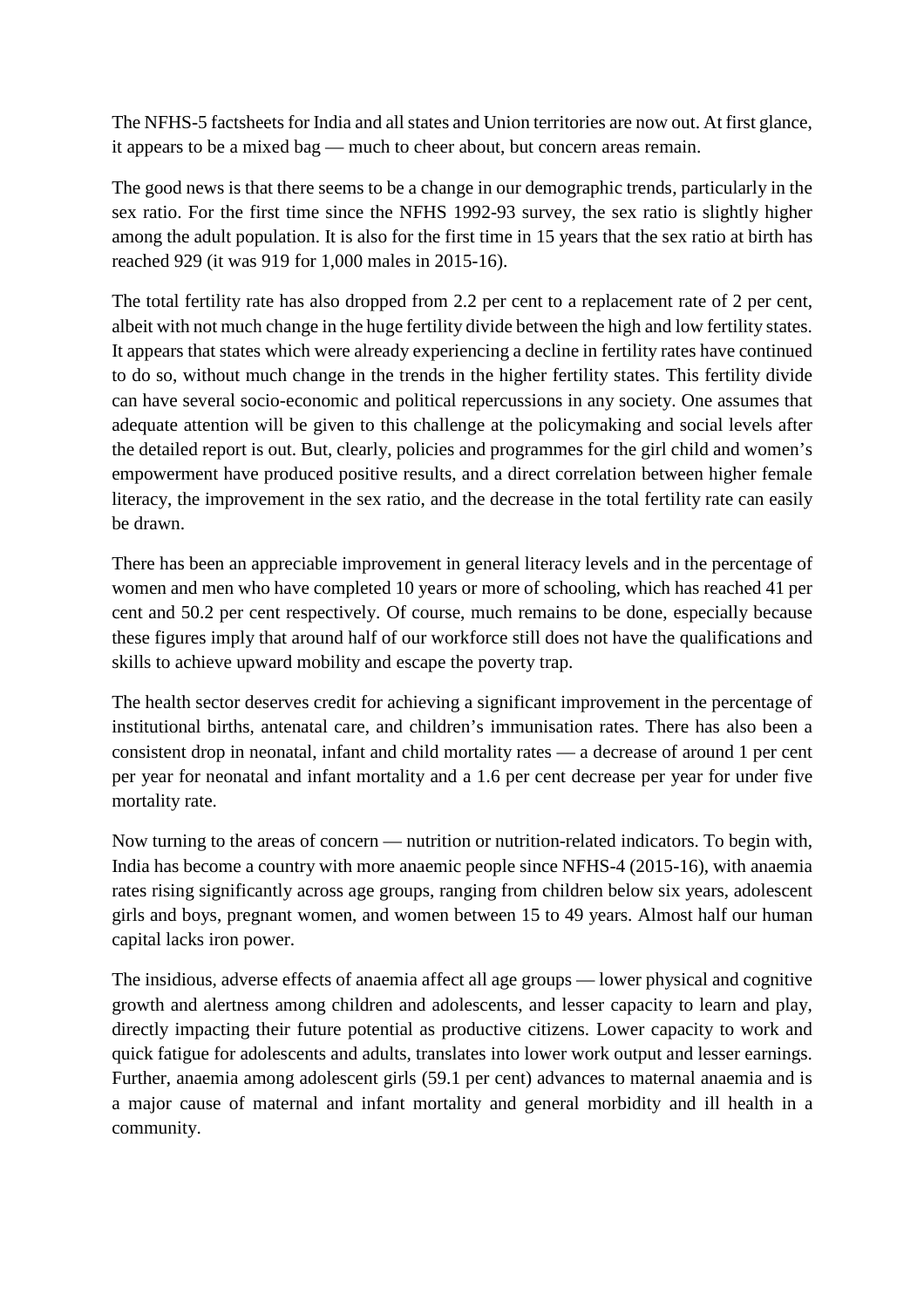Though there has been some improvement, an area of concern is the poor consumption of IFA tablets by pregnant women. Perhaps the detailed report will explain why a dedicated programme like Anaemia Mukt Bharat which focused on IFA consumption failed to gain impetus.

Equally worrying is the exceedingly slow pace of improvement in nutritional indicators across all age groups. Between NFHS 4 and NFHS 5, the percentage of children below five years who are moderately underweight has reduced from 35.8 per cent to 32.1 per cent, moderately stunted children have fallen from 38.4 per cent to 35.5 per cent, moderately wasted from 21 per cent to 19.3 per cent and severely wasted have increased slightly from 7.5 per cent to 7.7 per cent. Details regarding severely stunted and underweight children will be published in the detailed report.

The root cause for this is that the percentage of children below two years receiving an adequate diet is a mere 11.3 per cent, increasing marginally from 9.6 per cent in NFHS-4. This foundational nutritional deficit which ought to be considered an indicator of great concern, is generally ignored by policy makers and experts. Unless this is addressed, rapid improvement in nutritional indicators cannot happen.

India's nutrition programmes must undergo a periodic review, just as our health programmes did right from the Reproductive and Child Health (RCH) programme in 1997 to the present National Health Mission (NHM), addressing gaps such as institutional delivery, ambulance services, adolescent anaemia, and additional health volunteers. The Integrated Child Development Services (ICDS), which is perceived as the guardian of the nation's nutritional well-being must reassess itself and address critical intervention gaps, both conceptually and programmatically, and produce rapid outcomes. Ad hoc add-ons are just not enough, and smartphones, tweets and webinars cannot substitute hard action on the ground.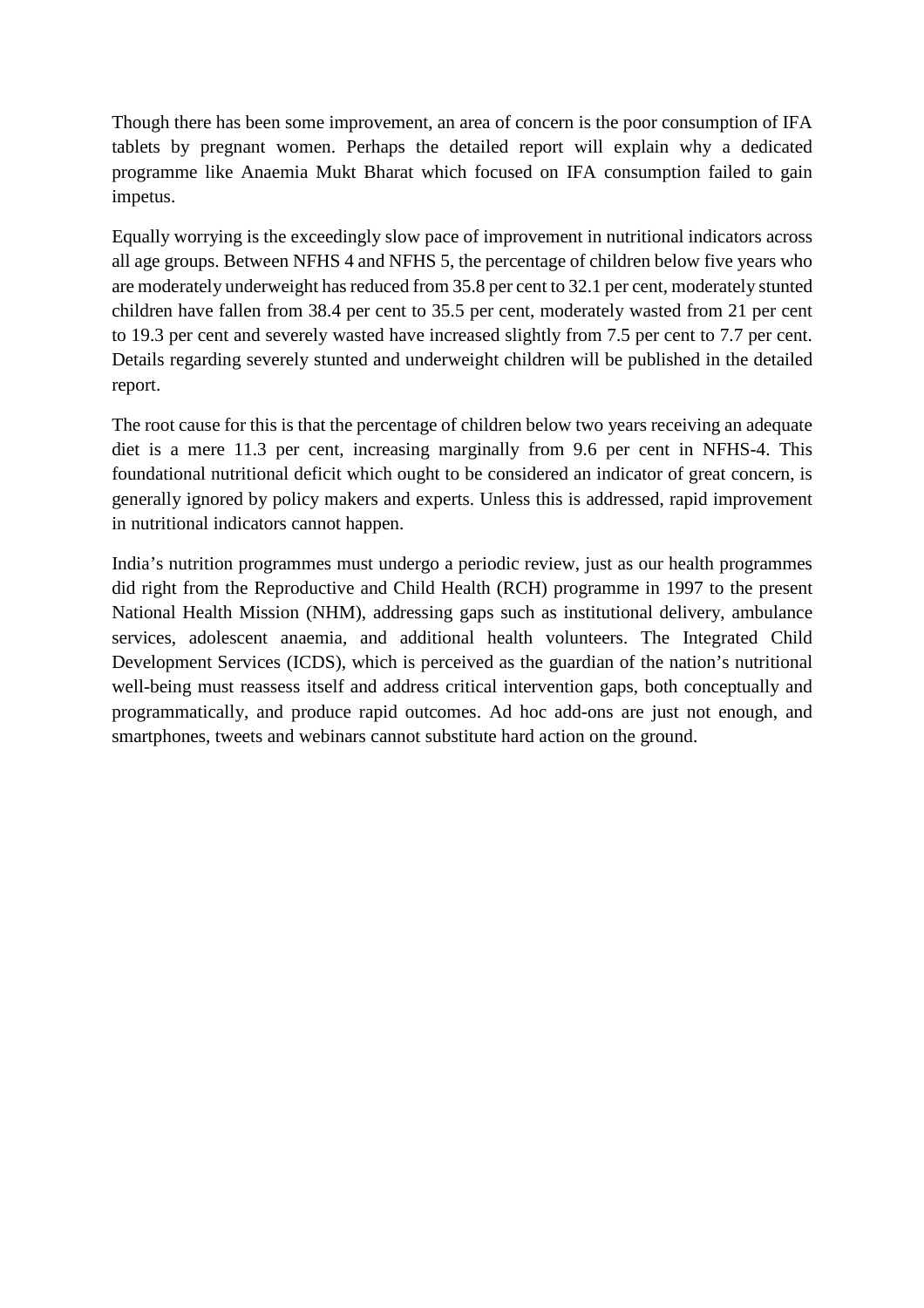

#### **pandemic**

**What the pandemic has revealed about the arts in India (Indian Express:20220107)**

https://indianexpress.com/article/opinion/columns/india-covid-19-pandemic-arts-7710489/

⬤ T M Krishna writes: It has highlighted the inadequacies of our cultural space, the lack of economic support for artists and the dangers of allowing social media to dictate art-making

Trying to imagine a post-Covid artistic universe while we are facing a new virus variant is risky, but we need to begin thinking of that possibility. Since March 2020, our minds have been stuck, cemented to the present and the immediate past. Understandably, our works of art have either been acts of desperation or immediate responses to current experiences. Little has come from reflection. In the past two years, our inner and outer worlds have been altered. Existentialquestions of what it means to be an artist, the role of technology, the lack of any economic fallback and our relationship with the audience have been hounding us.

In this two-year span when our social media face became our real self, portfolios conjured by social media, such as Content Creator and Influencer, have become much more impactful. People who are adorned with these titles behave in an artist-like manner and produce things that have a semblance to art. But are they artists, and are they creating art? Much like drawing a distinction between cognac and brandy, we have to differentiate between the artist and the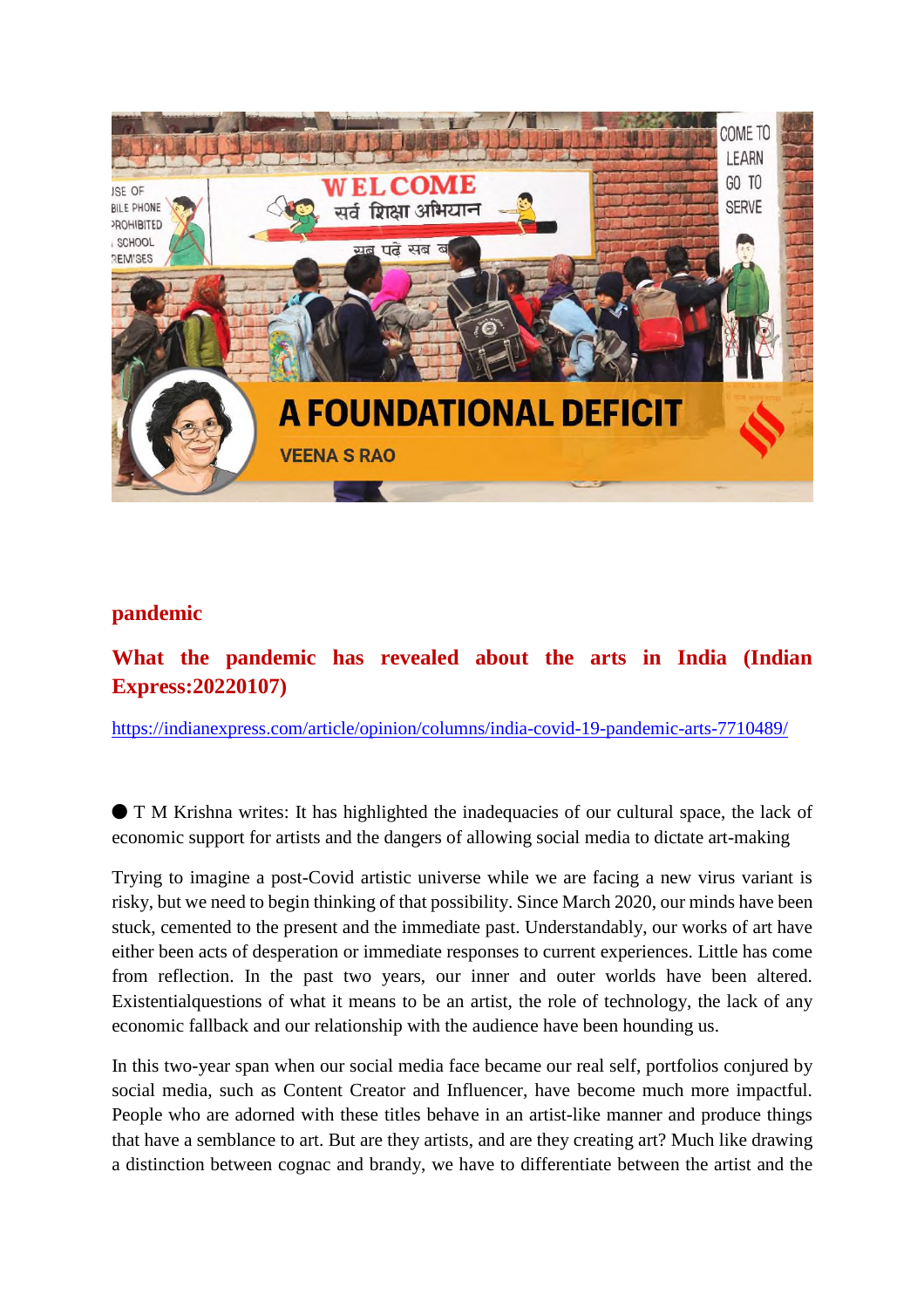content creator. All artists are content creators, but all content creators are not artists. The influencer, at times, is an upgraded content creator. Someone who has garnered enough attention and influence to monetise his status effectively. There are, of course, those who, by virtue of their real-life popularity, jump the queue and are instantly seated on the influencer high chair. Many artists are not sure which category's membership they seek. They would like to be artists who create content but the last two years have shown that the qualities of artistry can be sacrificed at the altar of content that has potential for virality.

Where is the art in all this? Some may believe that this discussion is high-brow elitism. Do we artists not need to ponder over the ethics of art creation, its social positionality and emotional energy? Let us not conflate the digital medium with the social media circus. They are not the same. Within our respective genres, we have to question the influential social media environment. It is amusing that even those who agree that social media manipulates our emotional status, picks on our vulnerabilities and accentuates divisions are unable to see that algorithms do exactly the same thing to art. When art's intentionality is morphed, the art experience is twisted. I am concerned that when the temporal world returns to normalcy, the way we make and receive art would have become distorted. I cannot brush away these thoughts with the convenient explanation that this is a type of evolution.

What about artists who have been unable to work this numerically orchestrated hidden mechanism? They have been left behind only because they do not know how to play this game. Are we going to just say they lost out because they didn't adapt? It is our responsibility to take care of them and ensure that injustice is not meted out. Unfortunately, rarely have we taken a social justice stance about art, artists or aesthetics. It is high time we do.

There is no one art world; there are worlds around and within worlds. Many of these remain in local clusters, unseen and unheard by the mainstream powerful socio-cultural brokers. Artists who belong to these art worlds have been struggling to keep their artistry alive. Their lives came to a standstill in 2020. With public spaces becoming "no-entry" zones, these artists remained at home, unable to sing, dance or act. This caused emotional distress and economic ruin. There has been no mind space or incentive to train, imagine and create. Two years of artistic inactivity has had an impact. Most artists always work other jobs to remain economically afloat. With art becoming useless, the "other jobs" have robbed artists of their art. Therefore, when the post-Covid season appears on the horizon, artists will need to somehow rediscover their spirit and abilities. This is easier said than done. There are also practical difficulties — costumes becoming un-usable, instruments damaged and infrastructure needing renovation. We need to provide support for all these necessities.

I also have this lurking fear that "public spaces" will become more and more out of bounds. I am not questioning the need for restrictions during Covid. But we all know that the Indian political establishment has always wanted control over public spaces. The pandemic may have provided them with the perfect excuse to further limit our access. No court will dare challenge it, at least in the near future. By the time they awaken, we would have normalised the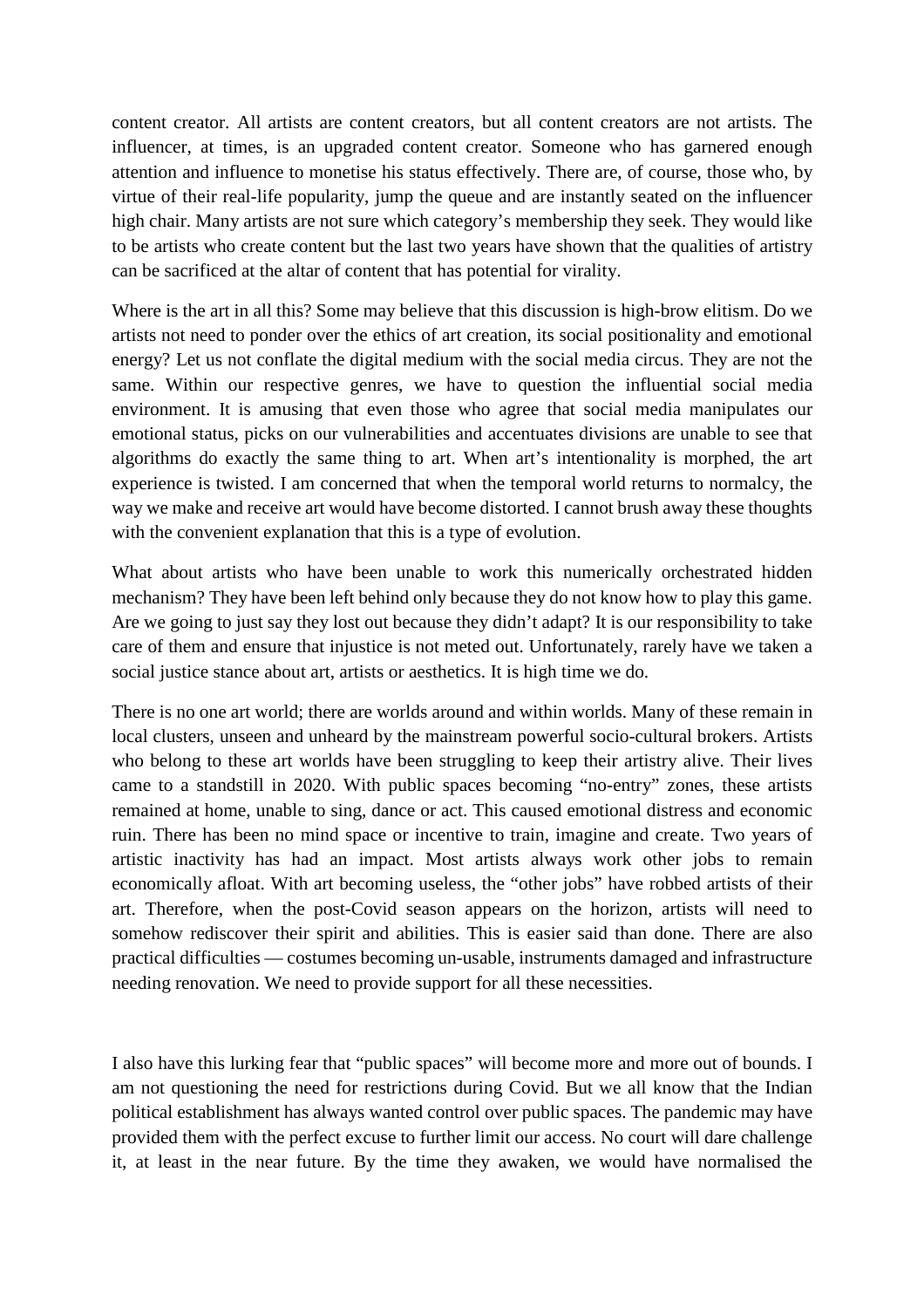heightened restrictiveness. Therefore, this is not just a problem of public spaces and protests; it is as much about creating art in the open.

Opinion |It's dangerous to take Omicron lightly

The pandemic has highlighted the inadequacies of our cultural space, the lack of concern and the dangers of allowing social media to dictate art-making. When we emerge from Covid, if we are a sensitive society, our plans will be directed towards those who are on the margins or have been pushed to the margins. The successful ones do not prove that things are working well; they only highlight the asymmetrical nature of our society. But, in our culture, the temptation to just let things be in the hope that it will slide back to the way it was is very high. We believe that things will work themselves out. But they will not. Artists and art forms will disappear and we will not get to know until it is too late. Whenever we archive or document an artist or art form we have lost, we are not saving anything or anybody. We are merely registering our collective failure.

## **Omicron variant**

**How to survive theOmicron variant (Indian Express:20220107)**

**https://indianexpress.com/article/opinion/columns/how-to-survive-the-omicron-variant-**

**covid-third-wave-vaccination-7708595/**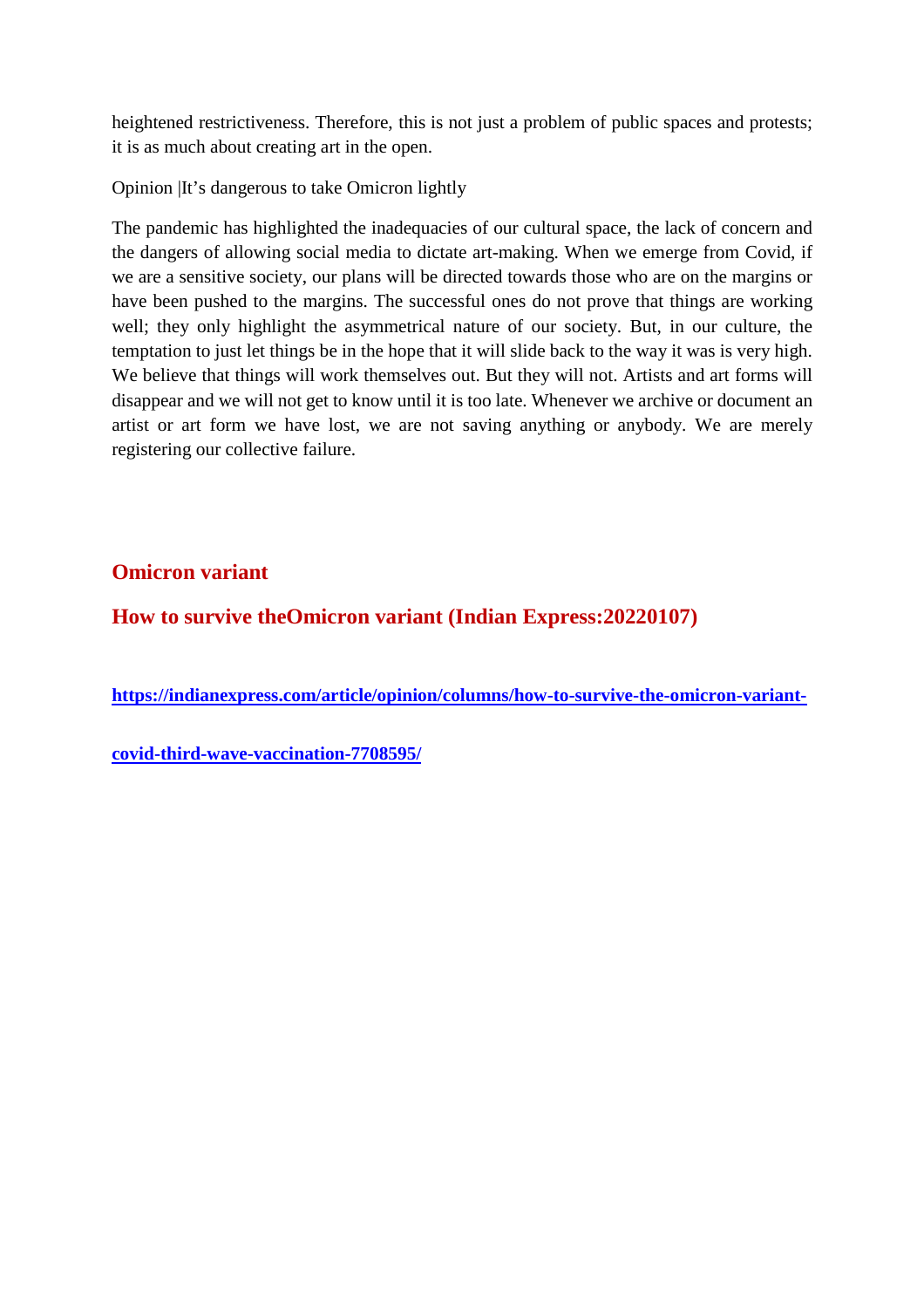

With Omicron, most individuals who are doubly vaccinated will need no more than symptombased treatment at home. (Express Illustration: C R Sasikumar)

As we battle the third wave of the pandemic in India, it is important to acknowledge that we have learned a lot during the past two years. We now have better tools. If we can avoid the past errors, and use the newer tools smartly, we should handle this crisis better.

# **Tackling Omicron**

## **No room for complacency: On tackling Omicron (The Hindu;20220107)**

https://www.thehindu.com/opinion/editorial/no-room-for-complacency-the-hindu-editorialon-tackling-the-omicron-spread/article38159715.ece

Omicron's mild nature is more due to the protection offered by vaccines

India recorded its first death caused by Omicron in a fully vaccinated person in Rajasthan on the last day of 2021. The 73-year-old man, with co-morbidities, had tested positive on December 15. Preliminary evidence from South Africa and the U.K. suggests that unlike the Delta variant, a majority of people with Omicron, particularly in the fully vaccinated, exhibit only mild disease; hospitalisation is relatively less among the vaccinated. A huge percentage of the population in India was infected when the Delta variant raged last year. Studies from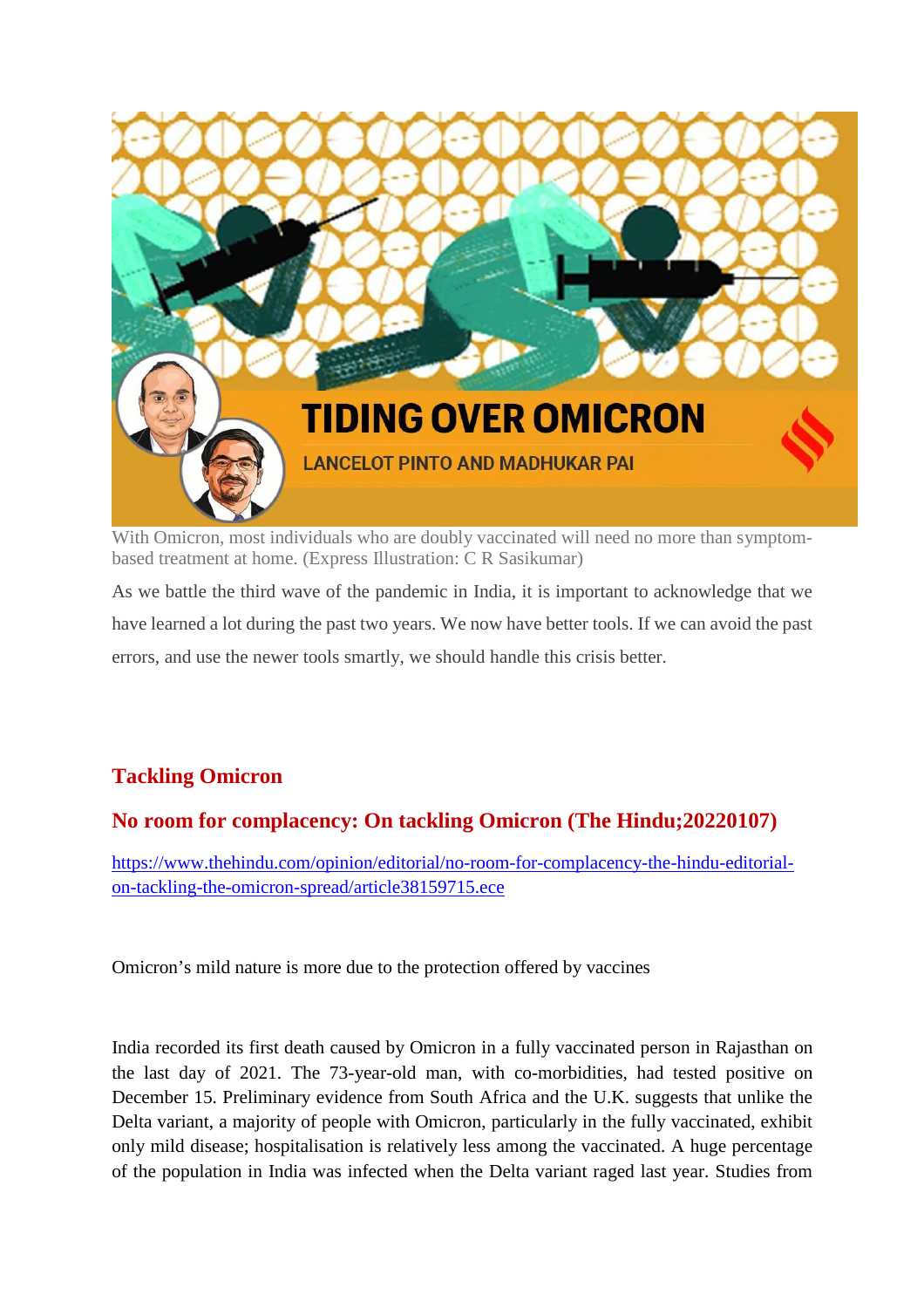other countries have shown that such people might enjoy the same level or even better protection from severe disease than fully vaccinated people. Hybrid immunity achieved through full vaccination in people who have been previously infected offers the highest level of protection against severe disease, as several studies outside India show. With vaccination picking up speed after the second wave peaked in India, a significant percentage of the fully vaccinated might possess hybrid immunity. Even a single dose of an mRNA vaccine in previously infected people has been found to induce a high level of hybrid immunity. If vaccination coverage with at least a single dose has already crossed 90% in those above 18 years, the rollout of vaccines for adolescents will widen the protective net. But immaterial of the protection conferred, it is too early to draw any conclusions about Omicron's virulence. For instance, in the U.S., the first Omicron-related death was in an unvaccinated person who was previously infected. The time lag between infection and hospitalisation should be another reason why it is too early to pronounce any verdict on the virulence of the variant in India. Vulnerable populations run a risk of suffering from severe disease despite their vaccination status.

The unprecedented speed at which Omicron is spreading in countries that have high levels of testing, the number of people a single infected person can spread the virus to, and a doubling time of less than three days are a loud warning that things can go out of control soon. Mild symptoms notwithstanding, its higher transmissibility can pose a severe threat to health-care settings as a high number of infections within a short time could lead to more people needing hospital care. Overwhelmed hospitals can make it harder to provide much-needed care, leading to mounting deaths. The situation can become even more challenging when health-care settings suffer from staff shortage caused by increasing infections among health-care workers — as seen in many hospitals across India. India should learn from the hard lessons of the second wave, strictly adhere to COVID-appropriate behaviour and increase vaccination coverage. Getting misled by the mild nature of the disease and throwing caution to the wind will be a dangerous gamble.

#### **Third COVID-19 wave**

## **Third time lucky? On economy and the third COVID-19 wave (The Hindu;20220107)**

https://www.thehindu.com/opinion/editorial/third-time-lucky-the-hindu-editorial-on-theeconomy-and-the-third-covid-19-wave/article38138542.ece

The economy needs closer attention for a less bumpy 2022 amid the latest COVID-19 wave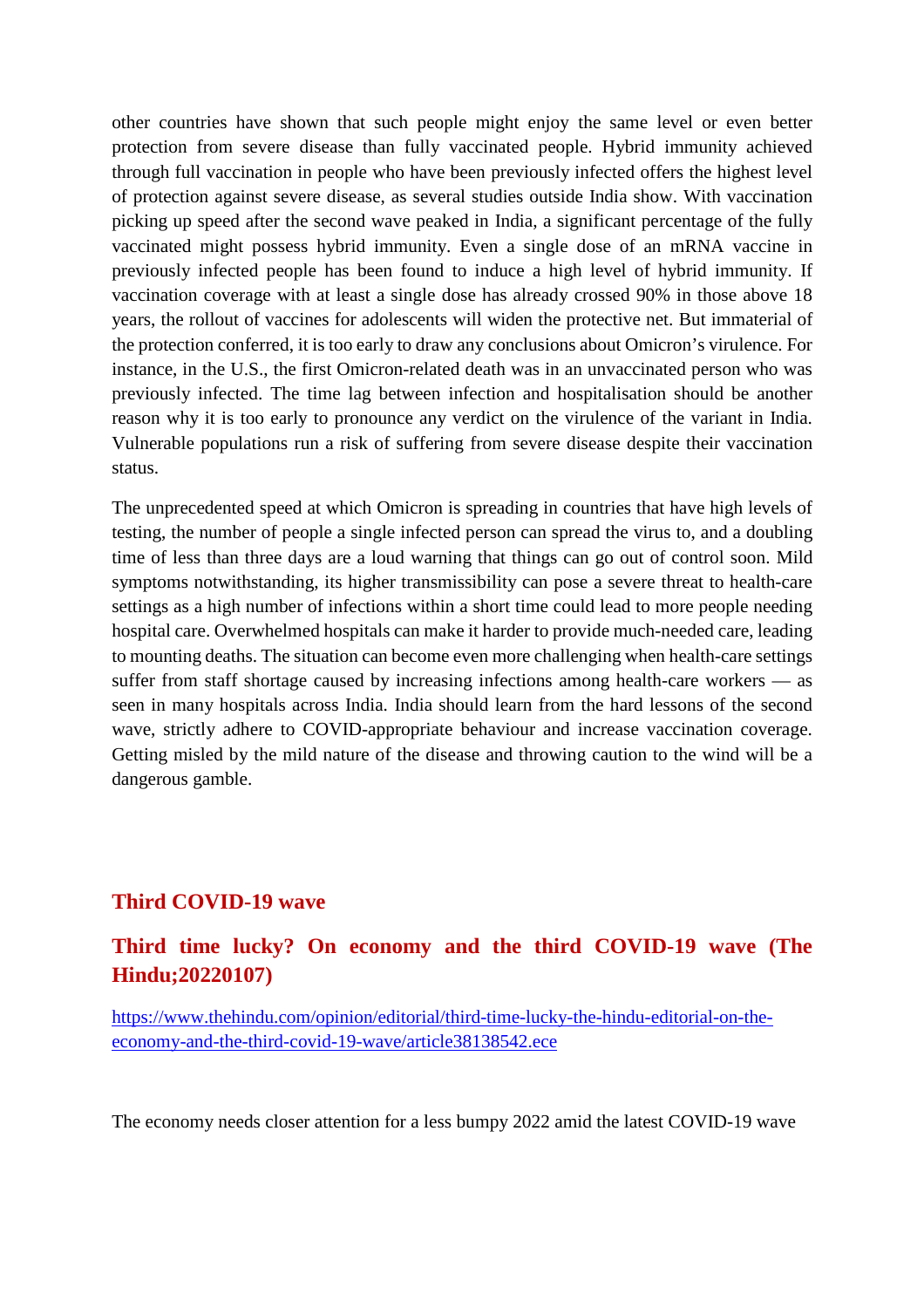India's post-COVID economic recovery remains delicately poised at the turn of the new year — the third successive year under the shadow of the pandemic. With the Union Budget for 2022-23 less than four weeks away, the latest set of numbers capturing different aspects of the economy present a mixed picture with persistent pressure points. COVID-19 restrictions are already denting India's services exporters' order books, even as merchandise exports have hit a record high in December. Worryingly though, imports grew even faster last month than exports, keeping the merchandise trade deficit at an elevated \$22 billion, just a tad less than the record \$22.9 billion in November. The eight core sectors had a disappointing November, but GST collections from that month were reasonably healthy at around ₹1.3-lakh crore, albeit a three-month low. GST compensation cess revenues touched a record high in November, but customs duty collections dipped to a five-month low. The Purchasing Managers' Indices (PMI) for manufacturing and services were robust for December, but have moderated from previous months even as input cost pressures remain a headache for businesses along with the prospect of the latest virus wave upending normalcy again. For the first time in four months, firms surveyed for the PMI by IHS Markit reported 'broad-based' job losses in manufacturing and services in December. Global headwinds are shifting after the surge of COVID cases and disruptions, even as inflationary forces have central bankers bracing for interest rate hikes from the U.S. Federal Reserve this year.

It will be equally challenging for North Block mandarins to conjure up an appropriate mix of relief and support measures for businesses and jobs — preferably going beyond the credit guarantees that appear to have lost traction in sanctions and disbursals in recent months. This needs to be accompanied by a fresh ramp up in health-care spending, including on COVID inoculations and booster shots, as well as maintaining the bullish stance on public capital expenditure with a demonstrably greater purpose in getting actual projects off the ground. The prospect of more disruptions looms large, even though their extent and impact on GDP may be uncertain at this point. Preparing for the worst may be a good idea, even if it is accepted that manufacturing suffered less in the second wave than during the initial lockdowns in 2020, and may likely be even better prepared to cope with the ongoing third wave. Yet, there is a risk that damage to contact-intensive services sectors that have had another topsy-turvy year with lakhs of jobs at stake, and have barely struggled back from the first two waves, could be permanently debilitating this time around, if mobility restrictions spiral in tandem with cases. More effective interventions, with a stable and clear articulation of policy direction, could have a calming effect in 2022.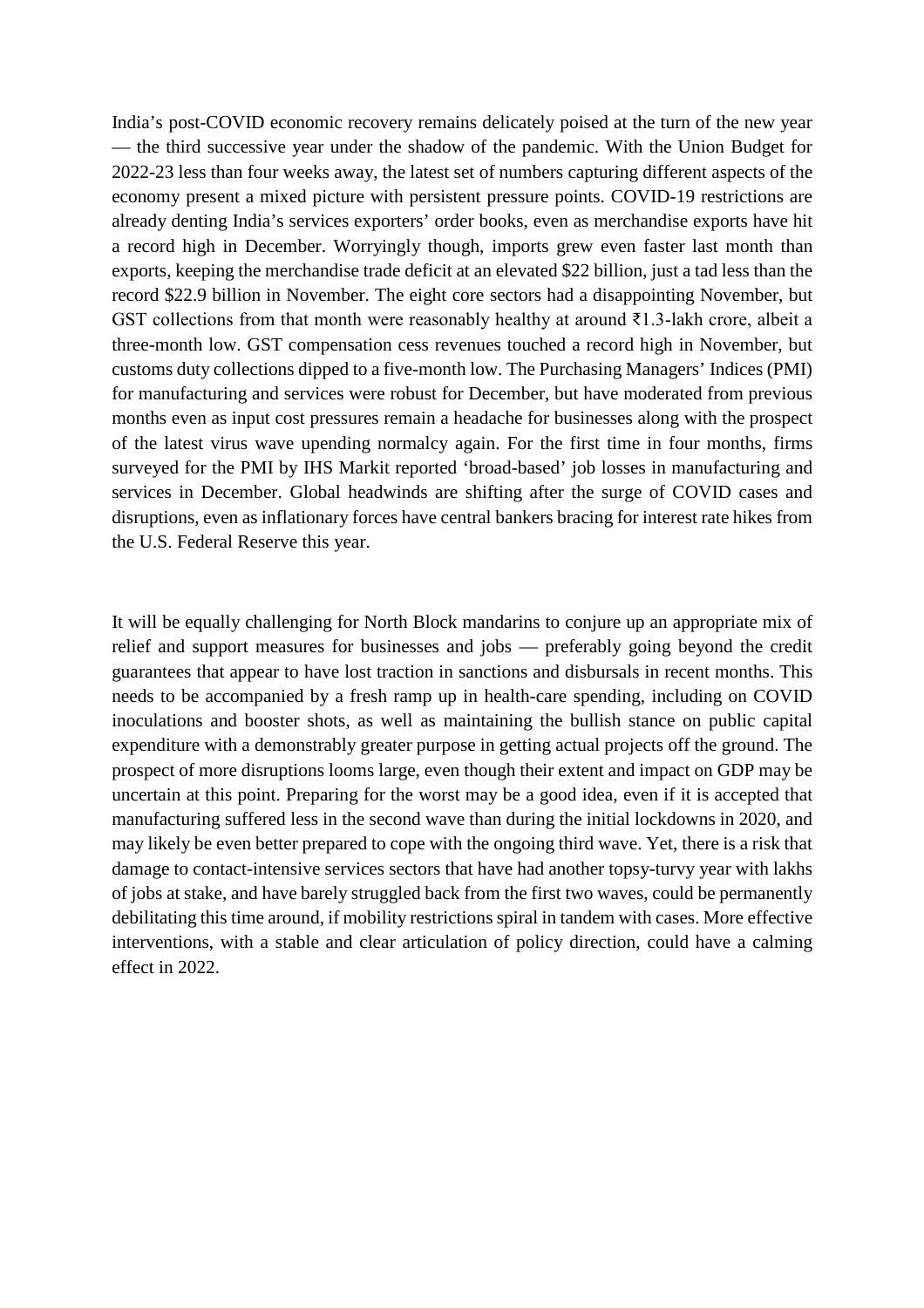#### **ICMR**

# **Covid antiviral drug Molnupiravir has major safety concerns: ICMR chief (The Hindu;20220107)**

https://www.thehindu.com/sci-tech/health/covid-antiviral-drug-molnupiravir-has-majorsafety-concerns-icmr-chief/article38146837.ece

ICMR Chief Dr. Balram Bhargava. File | Photo Credit: V.V. Krishnan

ICMR Chief Dr. Balram Bhargava said the World Health Organisation and the U.K. have not included it for treatment

ICMR Chief Dr. Balram Bhargava said on January 5 that Covid antiviral drug Molnupiravir has major safety concerns and has not been included in the national protocol for treatment of coronavirus.

During a press briefing, he said the World Health Organisation (WHO) and the U.K. have not included it for treatment.

"We have to remember that this drug has major safety concerns. It can cause teratogenicity, mutagenicity and it can also cause cartilage damage and can also be damaging to muscles also. Contraception will have to be done for three months for male and female if this drug is given because the child born could be problematic due to teratogenic influence," he told reporters.

Dr. Bhargava said the U.S. has approved it based on only 1,433 patients in which 3% reduction was observed in symptoms in patients with mild to moderate disease.

He stressed that it is not part of the national treatment protocol for Covid.

"We have concerns about the drug and its use during lactation, in children, soft-tissue injuries, reproductive age group," he said, adding that they have debated on its usage twice and will further debate over it.

India's Drug Regulator Central Drugs Standard Control Organisation on December 28 had approved Molnupiravir for restricted use in emergency situations.

"Molnupiravir will now be manufactured in the country by 13 companies for restricted use under emergency situations for treatment of adult patients with COVID-19 and who have high risk of progression of the disease," Union Health Minister Mansukh Mandaviya had said.

Molnupiravir is an antiviral that inhibits SARS-CoV-2 replication by viral mutagenesis. The U.K. MHRA on December 4, 2021 granted approval for Molnupiravir under special condition for treatment of mild to moderate coronavirus disease 2019 (COVID-19) in adults with a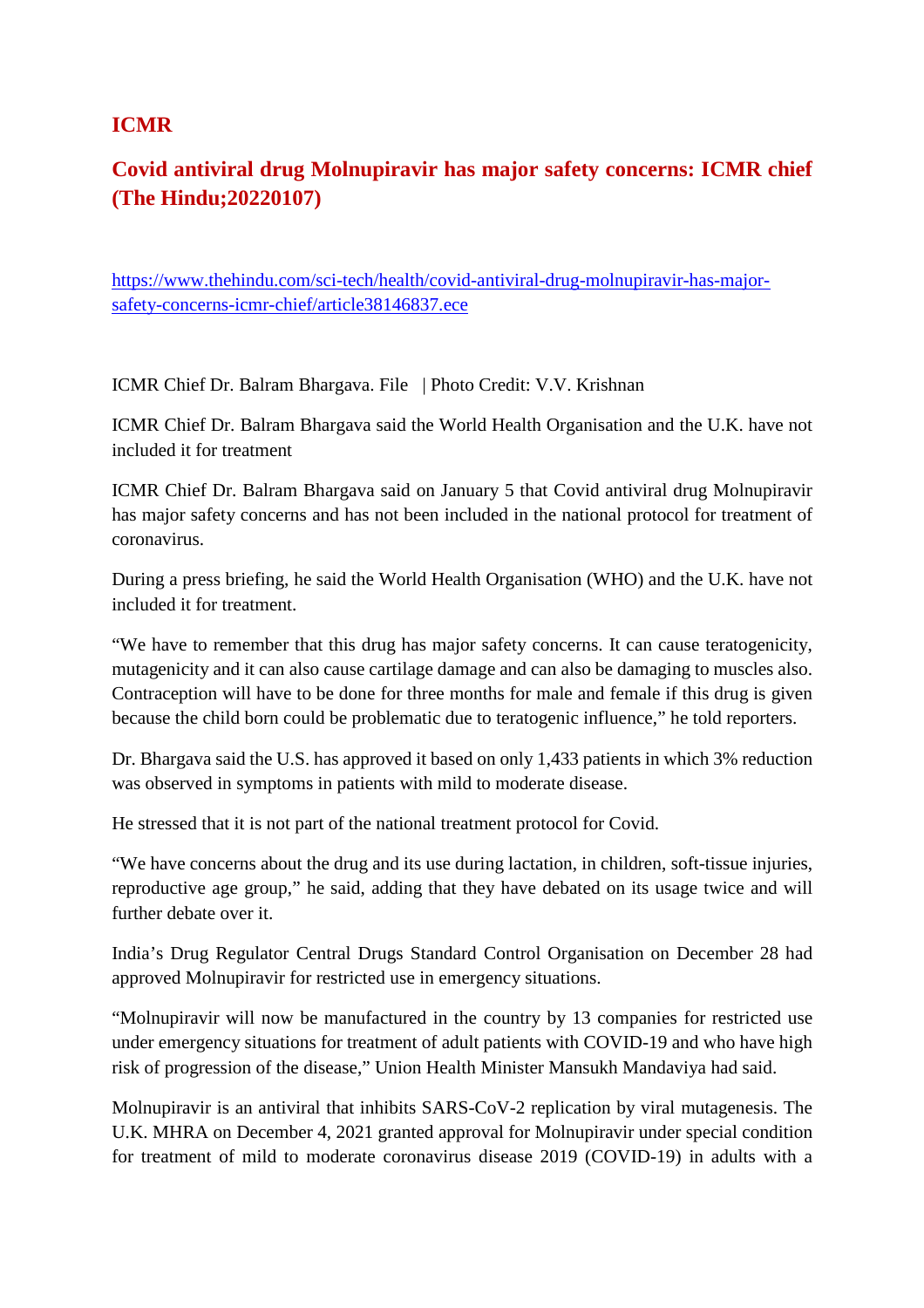positive SARS-COV-2 diagnostic test and who have at least one risk factor for developing severe illness, an official statement had said.

The U.S. FDA on December 23 granted EUA for Molnupiravir for the treatment of mild-tomoderate coronavirus disease (COVID-19) in adults with positive results of direct SARS-CoV-2 viral testing, and who are at high risk for progression to severe COVID-19, including hospitalization or death, and for whom alternative COVID-19 treatment options authorized by the FDA are not accessible or clinically appropriate.

The CDSCO had received 22 applications for manufacture and market of the drug Molnupiravir in the country.

"Considering the emergency and unmet medical need in Covid, the SEC on December 27 recommended for grant of permission to manufacture and market the Molnupiravir 200 mg capsule with recommended dose of 800 mg twice daily for 5 days for restricted use under emergency situation in the country for treatment of adult patients with COVID-19, with SpO2 over 93% and who have high risk of progression of the disease including hospitalization or death subject to various conditions," the statement said.

#### **कोरोना कतीसरी लहर का कहर जद खम होगा**

**आकलन : िवशेषनेकहा-सकं ेत िमल रहेिक तीसरी लहर पहलेसेबड़ी होगी, पर चरम जद आएगा ( Hindustan:20220107)**

#### **कोरोना कतीसरी लहर का कहर जद खम होगा**

https://epaper.livehindustan.com/

देश में शुरू हो चुकी कोरोना की तीसरी लहर पहले से बड़ी होगी पर चरम जल्दी आएगा और खत्म भी जल्द होगी। इस लहर में संक्रमण की तीव्रता के आंकड़ों के साथ-साथ विशेषज्ञों की तरफ से भी ऐसी संभावना व्यक्त की जा रही है।

आईआईटी कानपुर के प्रोफेसर मनींद्र अग्रवाल ने 'हिन्दुस्तान' से वार्ता में कहा कि जिस रफ्तार से संक्रमण बढ़ रहा है, उससे संकेत मिलने लगे हैं कि तीसरी लहर बड़ी होगी। यह पहली लहर को पार करने के अभी करीब है। संक्रमण का चरम दुसरी लहर से भी बड़ा हो सकता है, लेकिन कितना बड़ा होगा, कुछ दिनों में इसका आकलन हो जाएगा। संभावना है कि जिस तेजी से मामले बढ़ रहे हैं, उसी तेजी से घटेंगे।

पहली लहर में 17 सितंबर 2020 को सर्वाधिक 97894 मामले एक दिन में दर्ज किए गए थे, जबकि दसरी लहर में 7 मई 2021 को 414188 मामलेदजहए थे। गुवार को संमण पहली लहर केकरीब पहचं चकुा था। दसूरी एवं तीसरी लहर के शुआती आंकड़ेभी संकेत कर रहे हैं कि यह लहर काफी लंबी होने वाली है। स्वास्थ्य मंत्रालय के मताबिक, दसरी लहर की शुरुआत पिछले साल 2 फरवरी से हई थी तब रोज  $8635$  मामले दर्ज किए गए थे और  $7$  मई को संक्रमण चरम पर पहुंचा। इसके बाद गिरावट आनी शुरू हुई।  $28$  दिसंबर को दैनिक संक्रमण  $6358$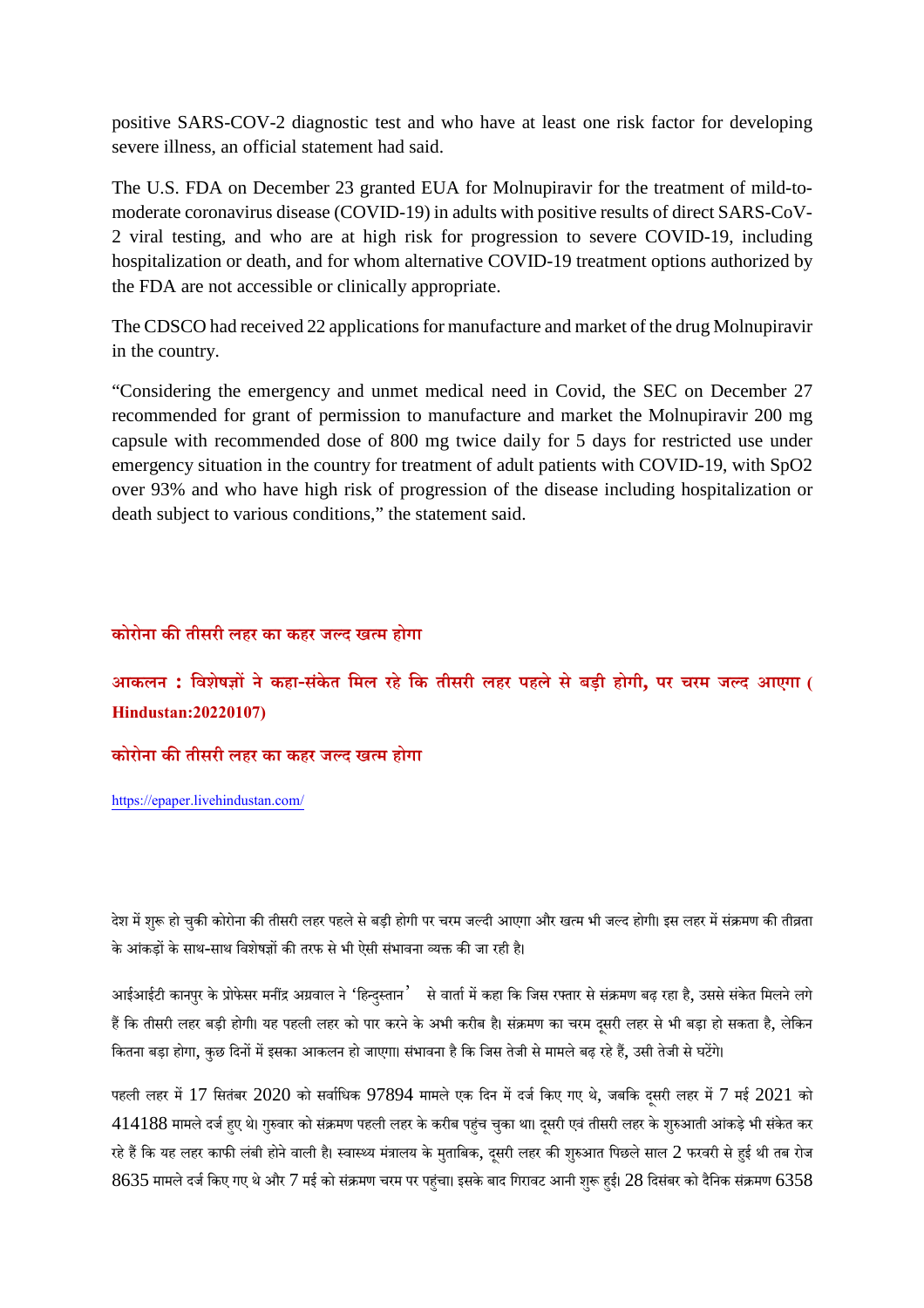दर्ज किया गया तथा इसके बाद बढ़ोतरी का दौर शुरू हुआ। दुसरी लहर के नौ दिनों में संक्रमण 49 बढ़ा वहीं, तीसरी लहर में यह 1330 तक पहुंच गया।

वर्धमान महावीर मेडिकल कॉलेज के प्रोफेसर जुगल किशोर ने कहा कि आंकड़े स्पष्ट हैं कि यह ओमिक्रोन का संक्रमण बेहद तीव्र है। इसके दो नतीजे निकलते हैं। एक तरफ संक्रमण तेजी से बढ़ेगा और पहले से ज्यादा बढ़ेगा। यानी तीसरी लहर दूसरी से बड़ी हो सकती है। दूसरे अगले दस या कुछ और िदनके बाद संमण पीक पर पहंच जाएगा।

विदेश से मिले अनुभव

 $7$  जनवरी  $2021$  को विश्व में सर्वाधिक  $892750$  मामले दर्ज किए गए पर  $23$  अप्रैल को  $904253$  केस आ गए। बाद में ओमीक्रोन ने सारे रिकॉर्ड तोड़ दिए और 4 जनवरी को 26 लाख मामले दर्ज किए गए हैं। सर्वाधिक प्रभावित देशों अमेरिका, ब्रिटेन, फ्रांस, इटली-स्पेन में भी पहले की तुलना में सबसे अधिक मामले आए और काफी तेजी से बढ़े हैं। दक्षिण अफ्रीका के अनुभव बताते हैं कि 45 दिनों में गिरावट आने लगती है।

#### **Vaccination**

**दसंबर आखर के मक ु ाबलेलगभग दोग ु नेलोग लेनेलगेकोरोना टके क ख ुराक, ामीण ेमभी बड़ा उछाल आयासख ु द: कोरोना बढ़नेके साथ शहरटकाकरण म भी तजे ी( Hindustan:20220107)**

| तीन दिन में सवा करोड़ से ज्यादा को मिला कोरोना कवच |  |
|----------------------------------------------------|--|
| 15-18 साल                                          |  |

| के बच्चों का | 4420475 | 4257696 | 4074393 |
|--------------|---------|---------|---------|
| टीकाकरण      | ३ जनवरी | ४ जनवरी | 5 जनवरी |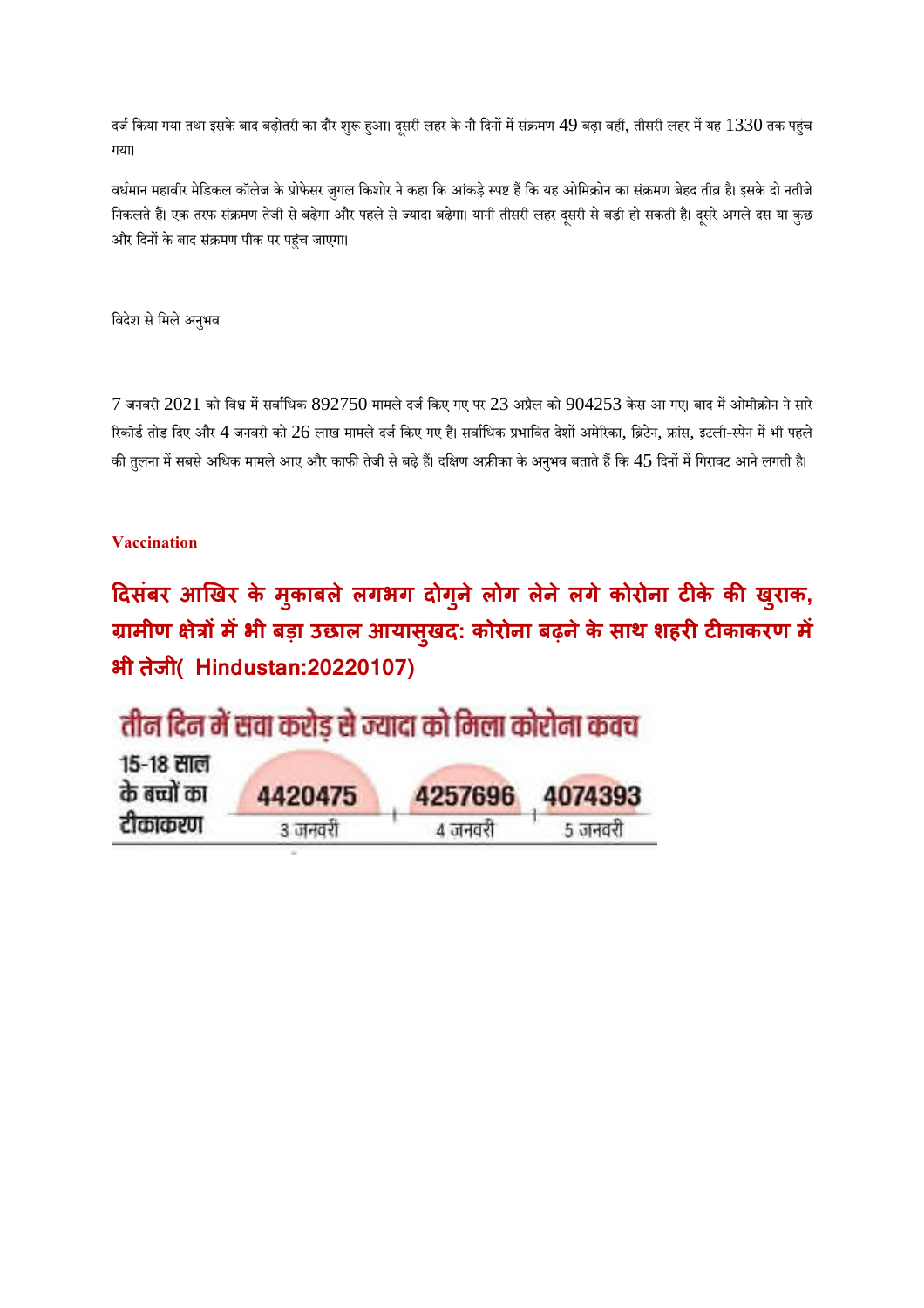

**नई दल| हदुतान यूरो**

तीसरी लहर की शुरुआत होते ही शहरी क्षेत्रों में कोरोना टीकाकरण की रफ्तार अचानक तेज हो गई है। दिसंबर के आखिरी दिनों में जहां 15-17 लाख लोग टीके ले रहे थे वहीं, अब रोजाना करीब 30 लाख लोग खुराक ले रहे हैं।

स्वास्थ्य मंत्रालय के आंकड़ों को देखें तो शुरुआत से ही ग्रामीण क्षेत्रों में टीकाकरण ज्यादा तेजी से होता आया है पर वहां भी तेजी देखी जा रही है। पहले 45-50 लाख लोग टीके ले रहे थे जो अब बढ़कर 70 लाख तक पहुंच गए।

ग्रामीण क्षेत्र

शहरी क्षेत्र

45,92,337